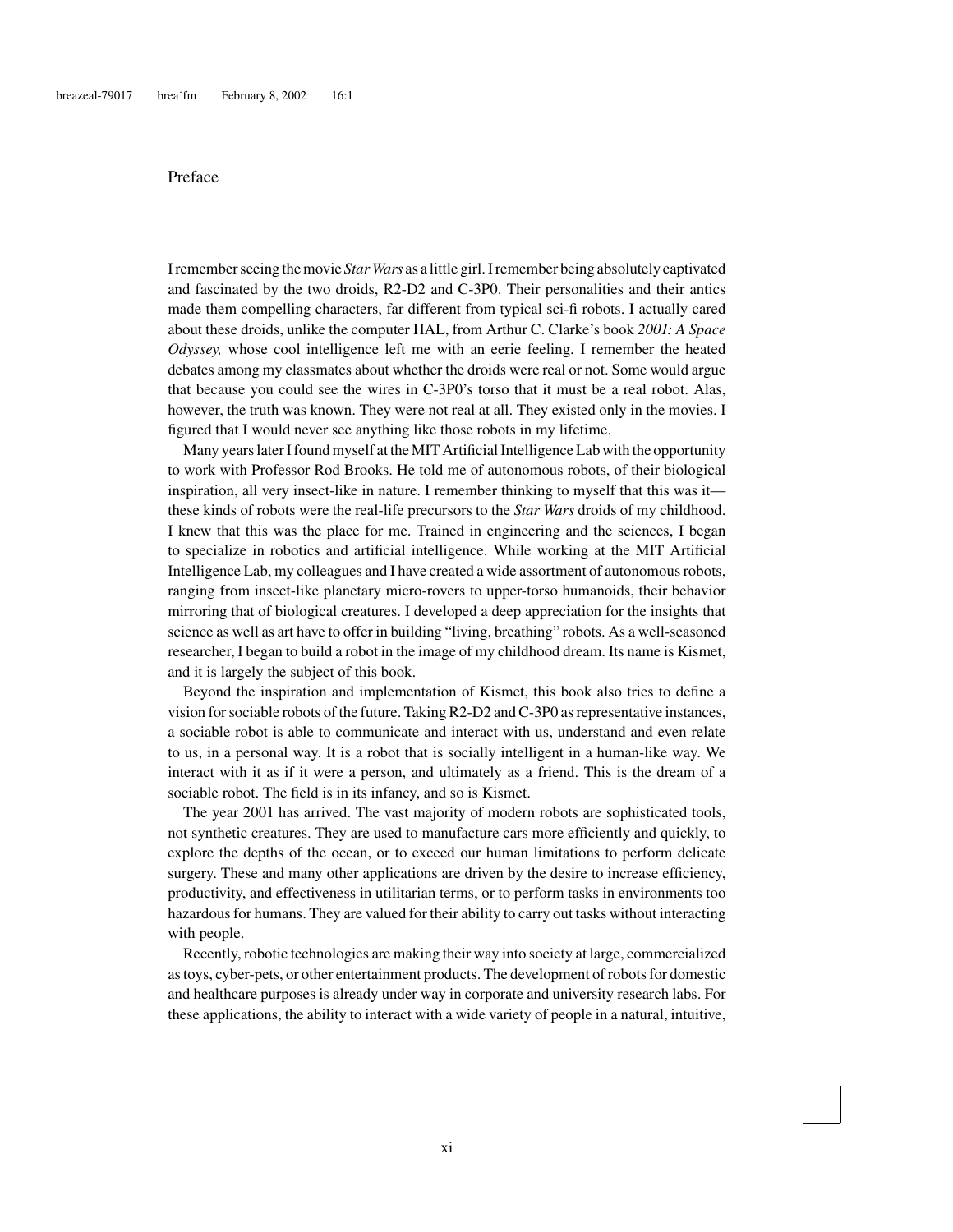and enjoyable manner is important and valuable. We are entering a time when socially savvy robots could achieve commercial success, potentially transforming society.

But will people interact socially with these robots? Indeed, this appears to be the case. In the field of human computer interaction (HCI), experiments have revealed that people unconsciously treat socially interactive technologies like people, demonstrating politeness, showing concern for their "feelings," etc. To understand why, consider the profound impact that overcoming social challenges has had on the evolution of the human brain. In essence, we have evolved to be *experts* in social interaction. Our brains have changed very little from that of our long-past ancestors, yet we must deal with modern technology. As a result, if a technology behaves in a socially competent manner, we evoke our evolved social machinery to interact with it. Humanoid robots are a particularly intriguing technology for interacting with people, given the robots' ability to support familiar social cues.

Hence, it makes practical sense to design robots that interact with us in a familiar way. Humanizing the interface and our relationship with robots, however, depends on our conceptions of human nature and what constitutes human-style social interaction. Accordingly, we must consider the specific ways we understand and interact with the social world. If done well, these robots will support our social characteristics, and our interactions with them will be natural and intuitive. Thus, in an effort to make sociable robots familiar to people, they will have to be socially intelligent in a human-like way.

There are a myriad of reasons—scientific, philosophical, as well as practical—for why social intelligence is important for robots that interact with people. Social factors profoundly shaped our evolution as a species. They play a critical role in our cognitive development, how we learn from others, how we communicate and interact, our culture, and our daily lives as members of society. For robots to be a part of our daily lives, they must be responsive to us and be able to adapt in a manner that is natural and intuitive for us, not vice versa. In this way, building sociable robots is also a means for understanding human social intelligence as well—by providing testbeds for theories and models that underlie our social abilities, through building engaging and intelligent robots that assist in our daily lives as well as learn from us and teach us, and by challenging us to reflect upon the nature of humanity and society. Robots should not supplant our need to interact with each other, but rather should support us in our quest to better understand ourselves so that we might appreciate, enhance, and celebrate our humanity and our social lives.

As the sociality of these robots begins to rival our own, will we accept them into the human community? How will we treat them as they grow to understand us, relate to us, empathize with us, befriend us, and share our lives? Science fiction has long challenged us to ponder these questions. Vintage science fiction often portrays robots as sophisticated appliances that people command to do their bidding. *Star Wars,* however, endows mechanical droids with human characteristics. They have interesting personalities. They fear personal harm